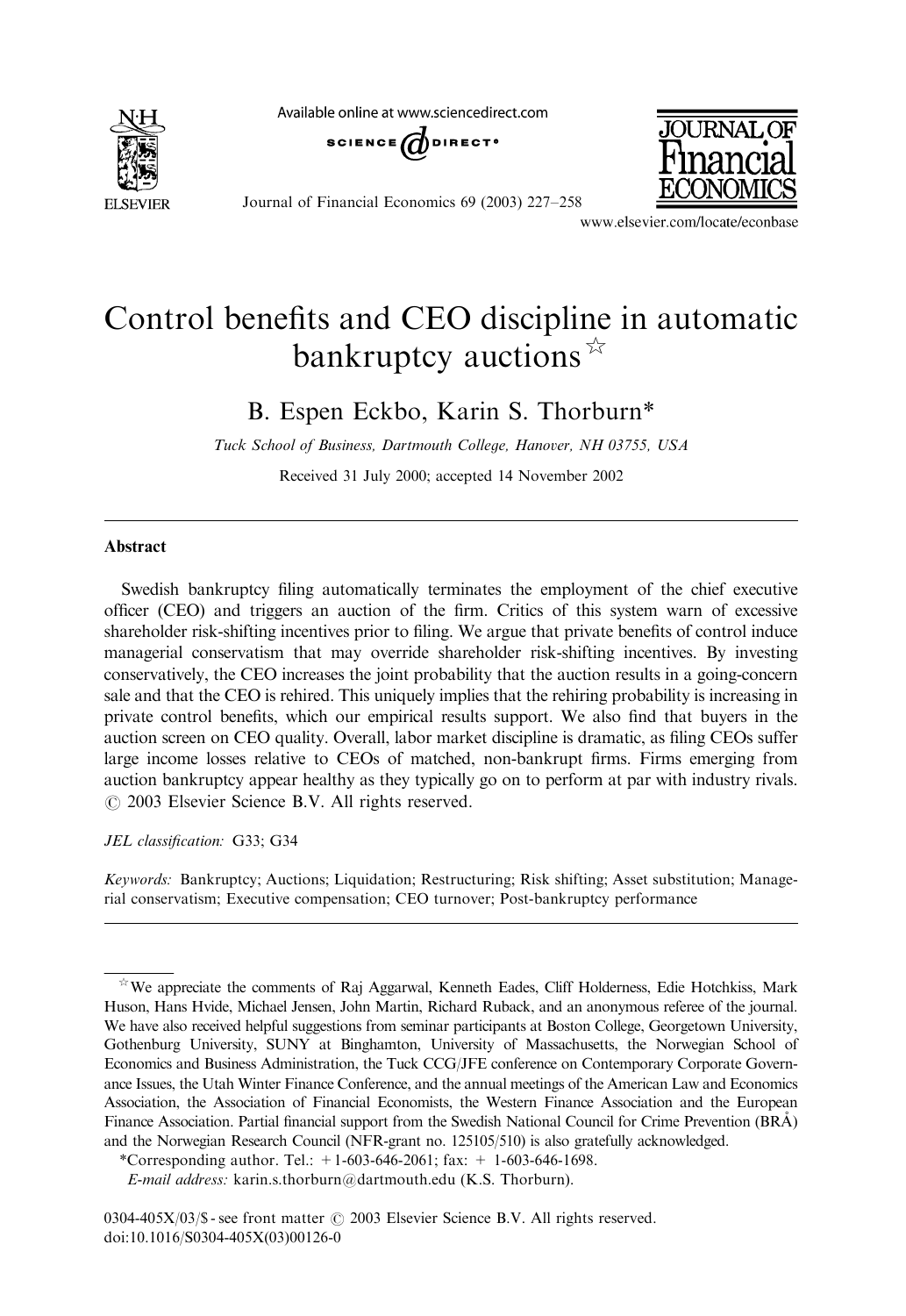## 1. Introduction

[Jensen and Meckling \(1976\)](#page--1-0) observe that the limited-liability feature of equity provides an incentive for shareholders to substitute high-risk for low-risk projects during financial distress. In this paper, we focus on the risk-shifting incentives of managers, not just of shareholders. Risk shifting requires active participation of the chief executive officer (CEO), and we argue that the CEO may actually prefer to invest conservatively in order to protect her private benefits of control. We explore this argument in the context of bankruptcy filings in Sweden, where a filing summarily terminates managerial employment contracts and places the firm in an open auction. The hard constraint on management in this automatic auction system has caused several authors, including [Aghion et al. \(1992\),](#page--1-0) [White \(1996\),](#page--1-0) and [Hart](#page--1-0) [\(2000\)](#page--1-0), to warn of excessive risk shifting prior to filing. However, our empirical analysis, which explores the notion of managerial conservatism, suggests that this warning is premature.

While risk shifting may be close to a free option for shareholders of an insolvent firm, "going for broke" increases the chance that the CEO loses her job. Our key argument is that, when the CEO derives private benefits from control, she has an incentive to invest conservatively to hedge against unfavorable bankruptcy outcomes. These unfavorable outcomes include outright company liquidation, where the CEO position is eliminated, or reorganization as a going concern with another CEO at the helm. Conversely, by investing conservatively, the CEO increases the chance of firm survival and, hence, of being rehired by the buyer in the auction. Thus, we argue that the existence of private control benefits creates a manager–shareholder conflict of interest during severe distress, which counteracts risk shifting. Moreover, we show that this conflict arises even if the manager owns a large equity stake in the firm.

Our focus on private benefits of control and the implication for managerial conservatism complements the traditional analysis of contractual arrangements designed to regulate risk-shifting incentives. As documented in [Smith and Warner](#page--1-0) [\(1979\)](#page--1-0), contractual arrangements include debt covenants prohibiting certain forms of asset dispositions, such as merger, sale-leaseback, and asset collateralization. Risk-shifting incentives are also reduced by the use of convertible debt in the firm's capital structure [e.g., [Green \(1984\)\]](#page--1-0). Moreover, in countries such as Sweden and the United States, the legal code to some extent requires company directors to shift their fiduciary responsibility towards bondholders when approaching bankruptcy [e.g., [Gilson \(1990\)](#page--1-0)].

The notion that managerial incentives can produce a conservative investment policy is not new. A substantial theoretical literature shows that managerial concern with reputational capital can induce conservatism.<sup>1</sup> Our contribution is to associate conservatism with the existence of managerial private benefits of control, and to

<sup>&</sup>lt;sup>1</sup> See, for example, [Fama \(1980\),](#page--1-0) Harris and Holmstrom (1981), [Holmstrom and Ricart I Costa \(1986\)](#page--1-0), [Diamond \(1989\),](#page--1-0) [Gibbons and Murphy \(1992\),](#page--1-0) [Brander and Poitevin \(1992\)](#page--1-0), [Hirshleifer and Thakor](#page--1-0) [\(1992\)](#page--1-0), and [Zwiebel \(1995\).](#page--1-0)